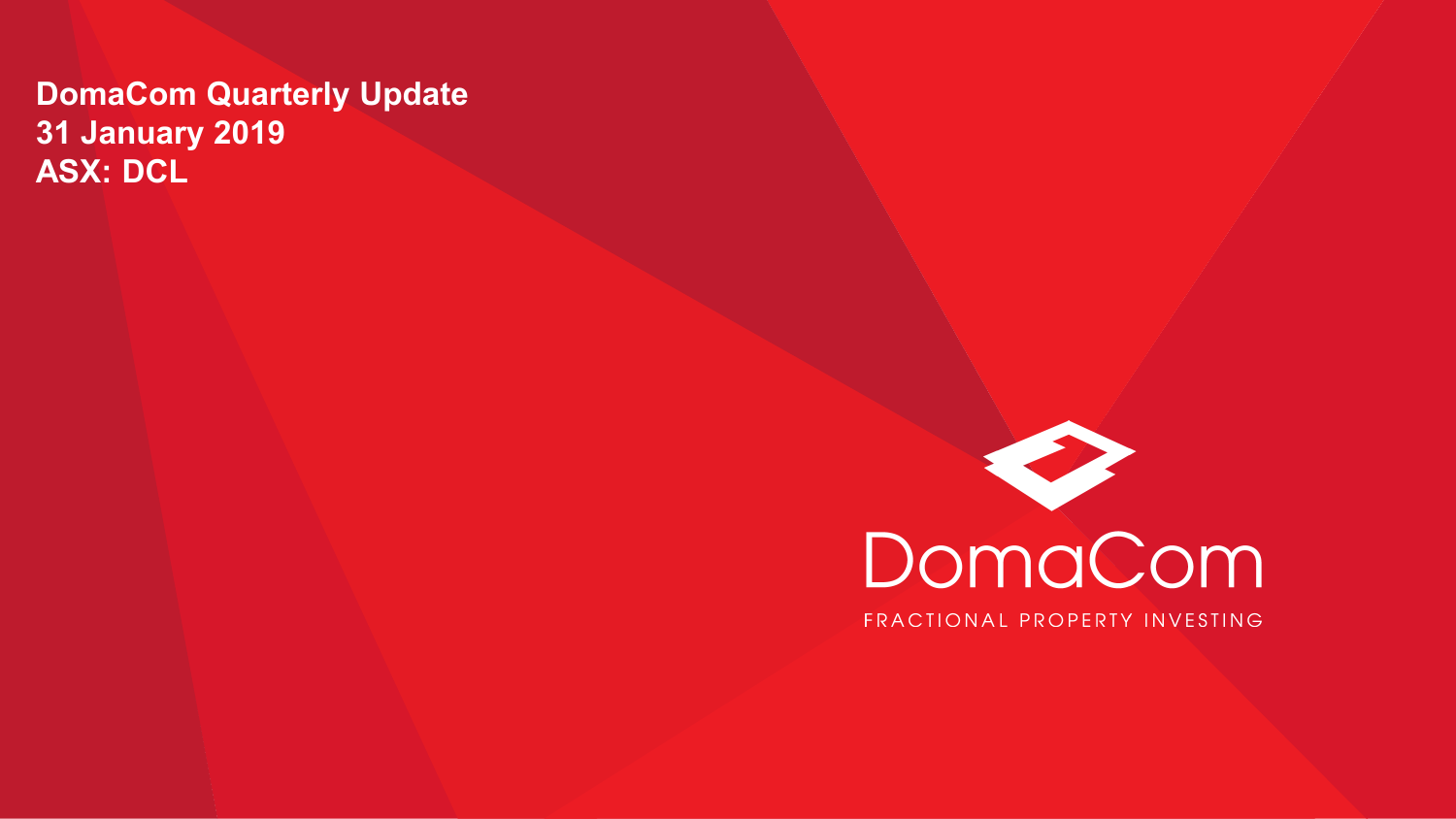### **CORPORATE SNAPSHOT**



| <b>Key Statistics:</b>             |                                                  | <b>Highly Experienced Board:</b> |                         |
|------------------------------------|--------------------------------------------------|----------------------------------|-------------------------|
| <b>ASX Code:</b>                   | DCL (Listed November 2016)                       | Chairman                         | <b>Grahame Evans</b>    |
| <b>Share Price:</b>                | 7.9 cents $\omega$ January 30 <sup>th</sup> 2019 | Non-Executive Director           | <b>Graeme Billings</b>  |
| Shares on Issue:                   | 131,500,869                                      | Non-Executive Director           | David Archbold          |
| Market Cap:                        | \$10.4 Million                                   | Non-Executive Director           | <b>Peter Church OAM</b> |
|                                    |                                                  | <b>CEO</b>                       | <b>Arthur Naoumidis</b> |
| FUM as at 31 <sup>st</sup> January | \$40.5 Million                                   | <b>COO</b>                       | <b>Ross Laidlaw</b>     |
|                                    |                                                  |                                  |                         |



CFO/Co Secretary Philip Chard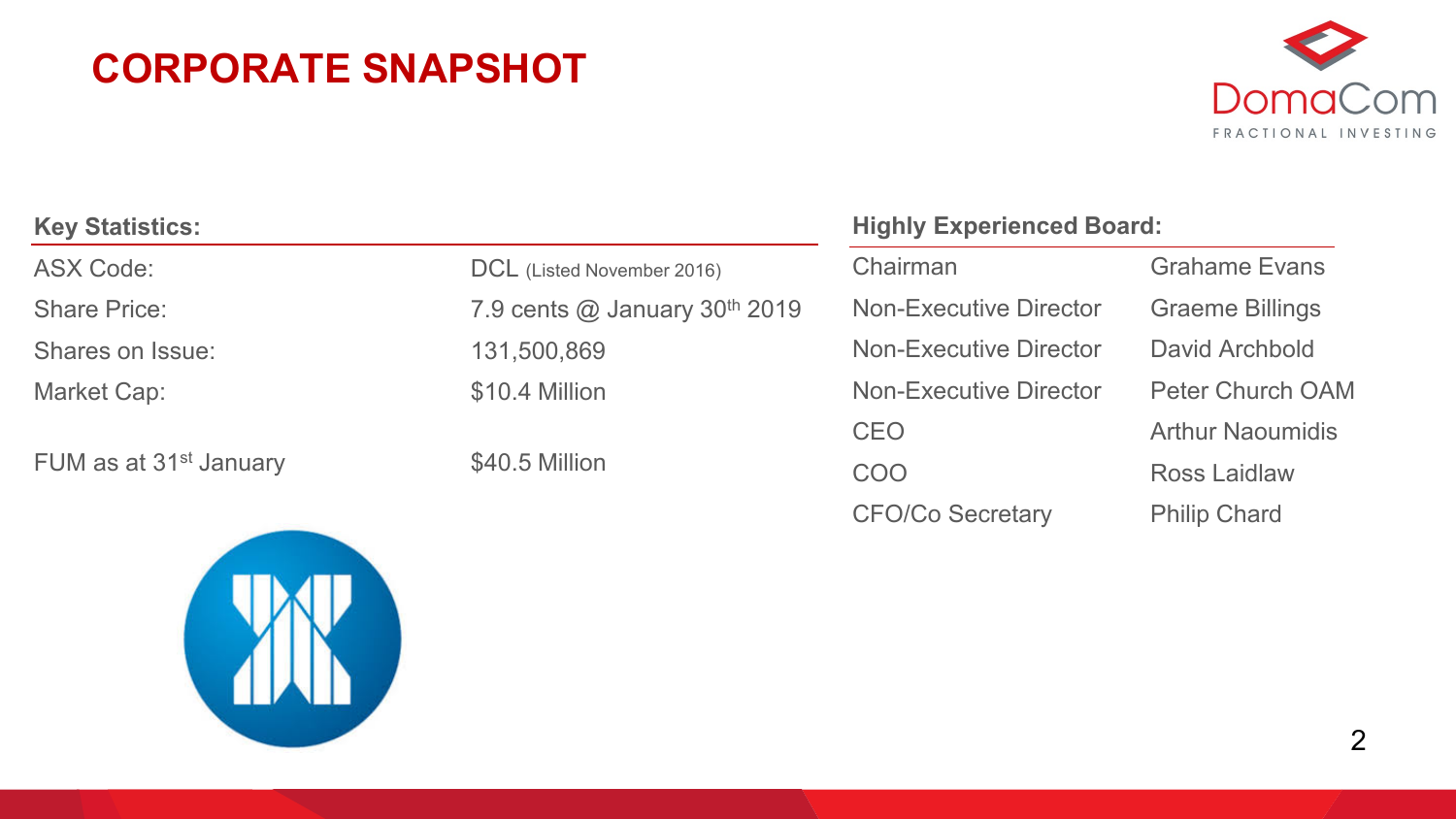



#### **Cash Position:**

Cash at 31<sup>st</sup> December 2018 **\$0.53 Million** 

#### **What is being done about our cash position?**

2018 AGM refreshed our 15% placement capacity and extended it by a further 10% In December 2018 the 15% capacity was used to place a \$2.95 million convertible note

- This was used to retire the remaining Lind note and other unsecured loans
- This reduced our projected monthly cash repayments

We have the remaining 10% placement capacity and are actively pursuing options to top up our cash Will advise the market in February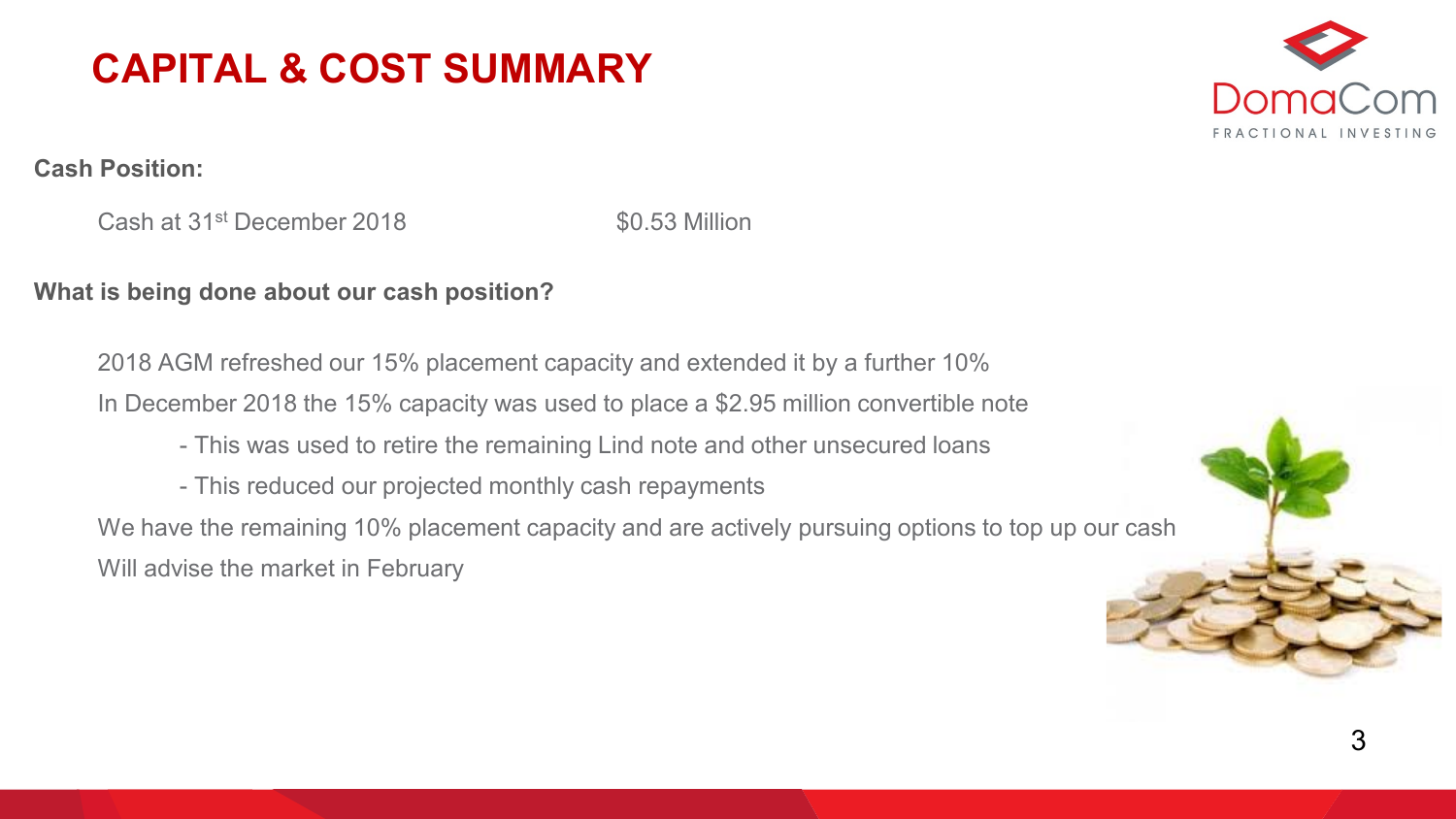## **KEY MILESTONES FOR DOMACOM**

### • **FUM Growth Starting**

- We are now at \$40.5 million
- Another \$20+ Million FUM in the pipeline
	- Maximum \$10 million Sapphire Wind Farm Co-Investment [\(https://www.sapphirewindfarm.com.au/\)](https://www.sapphirewindfarm.com.au/)
	- $\ge$  \$6 million stage 3 Badgery's Creek Land Bank nearing exchange
	- $\triangleright$  \$7 million NDIS Brisbane campaigns

([http://www.disabilitypropertytrusts.com.au\)](https://apac01.safelinks.protection.outlook.com/?url=http%3A%2F%2Fwww.disabilitypropertytrusts.com.au&data=02%7C01%7Cnat.fiennes%40domacom.com.au%7C03ee296c972142137ed208d6869a7286%7C39f342c447984b4aa5c878207a6c9250%7C0%7C0%7C636844395278476872&sdata=TOiuYXvTbc5gEwNAr%2BZ2FGPA5MRcgWMNdRuVXvFbQkA%3D&reserved=0)

- $\triangleright$  Expect \$50-60 Million FUM when completed
- Further transactions awaiting residential debt
- DomaCom is working to partner with major B2C organisation



4

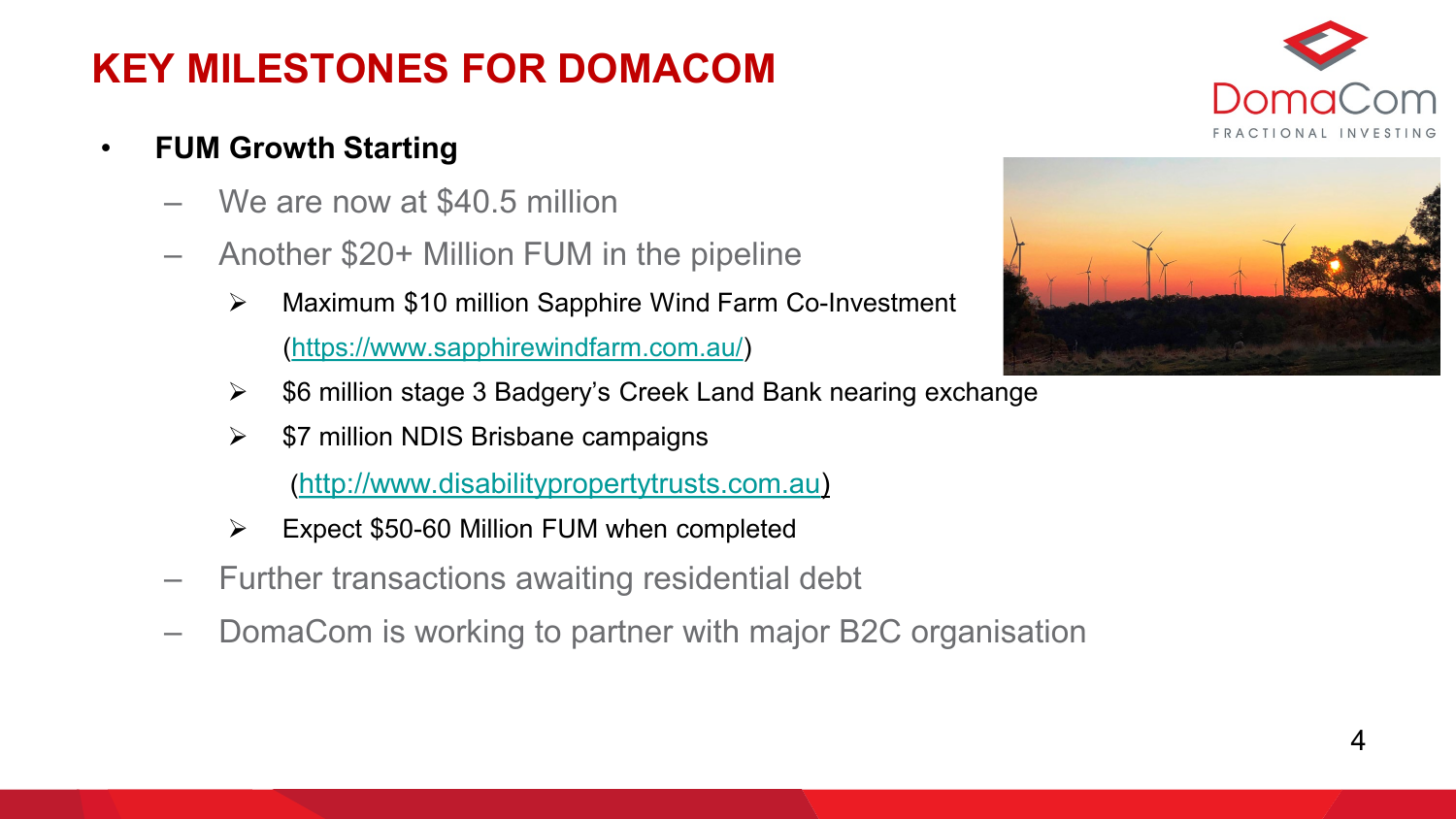### **KEY MILESTONES FOR DOMACOM**



- **DomaCom Senior Equity Release cleared for launch – after 6 ½ years!** 
	- ASIC issued DomaCom the Relief Instrument that will allow the company to launch the Senior Equity Release product
	- Targeting a March/April launch
	- DomaCom will be targeting "Baby Boomers" with this Senior Equity Release product
	- Allows IFAs to include property in multi-generational wealth planning
	- Help solve funding issue for retirees
	- All major banks have now exited Reverse Mortgage market
	- The size of the senior Australian population is set to increase by 36% in the 2017-2027 decade (source: ABS)
	- In 2015 the value of home equity owned by older Australians was \$927 billion (source: Productivity Commission: Housing Decisions of Older Australians)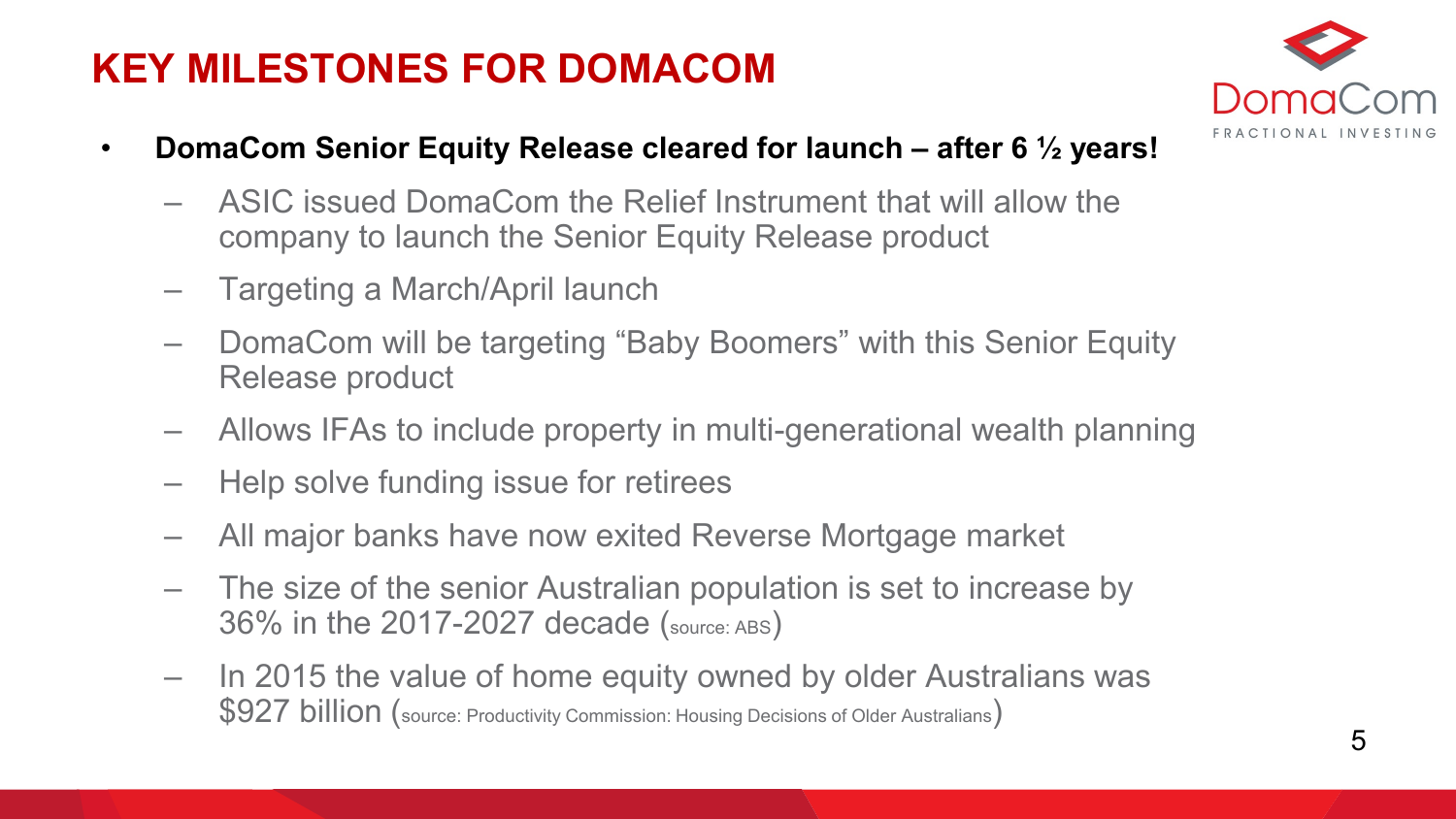## **RESIDENTIAL PROPERTY CATALYST**

- **Federal Court of Appeal SMSF Ruling** 
	- Liaising with the ATO regarding their Decision Impact Statement
	- DomaCom is preparing for a marketing campaign
	- We expect this to be a major driver of growth for our business

#### • **Residential Loan Facility being negotiated**

- Will address remaining road block
- Targeting investors who are struggling to get bank loans particularly SMSFs
- We expect upcoming "off the plan" settlement and interest only loan refinancing issues to be strong drivers of growth for our FUM

#### • **Property development campaigns**

- Multiple property campaigns at various stages
- Initial sizes range from \$2 million up to \$13 million

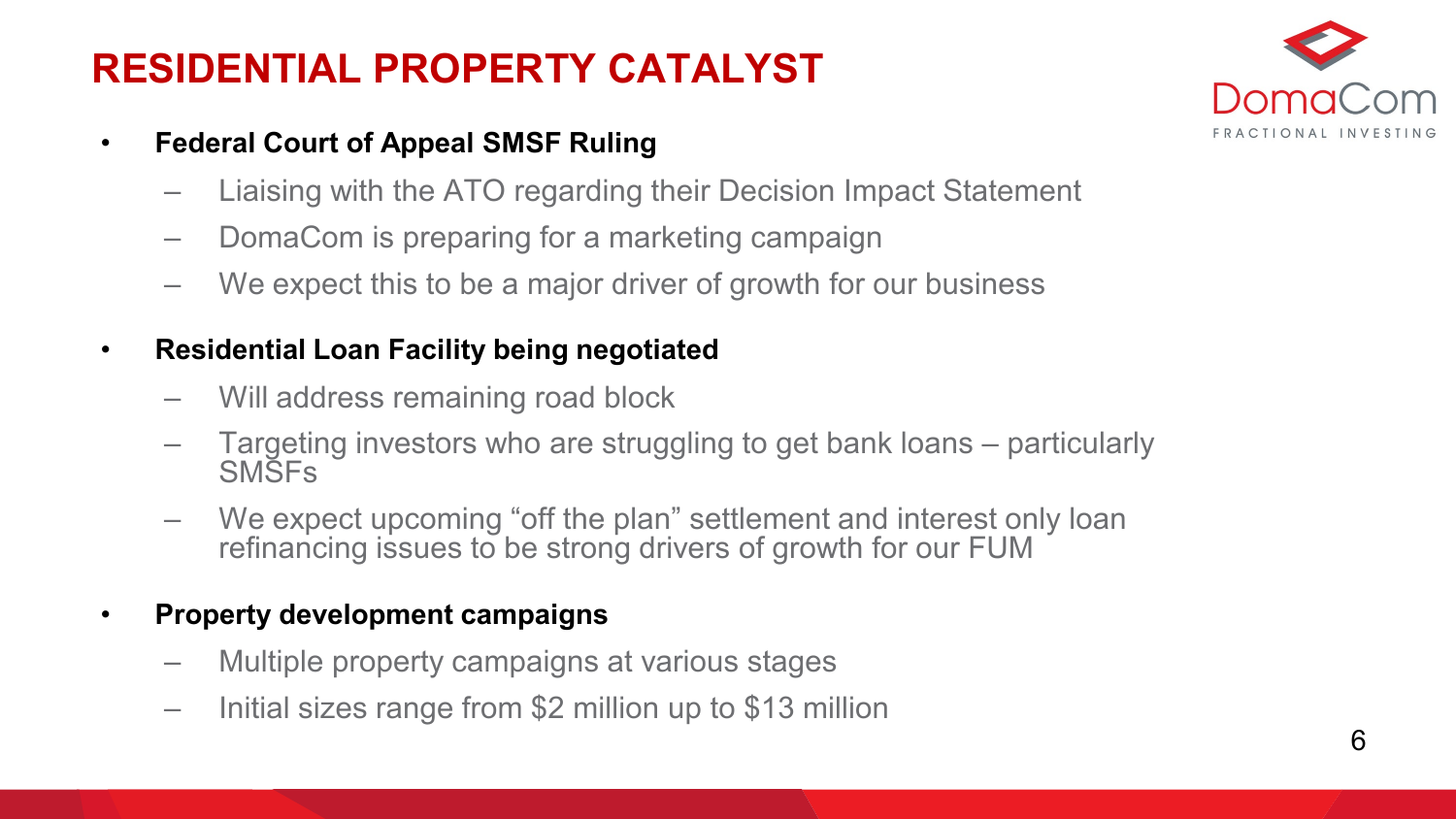## **"SPECIAL OPPORTUNITIES" CAMPAIGNS**



- **DFS Pooled Mortgage sub-fund launched**
	- First investments made \$2 million
	- Targeting another \$20+ million in 2019
- **Biotech co-investment**
	- Targeting \$5 Million co-investment into a \$30 million investment round
	- Undergoing Due Diligence review
	- Has financial adviser support expect campaign to launch soon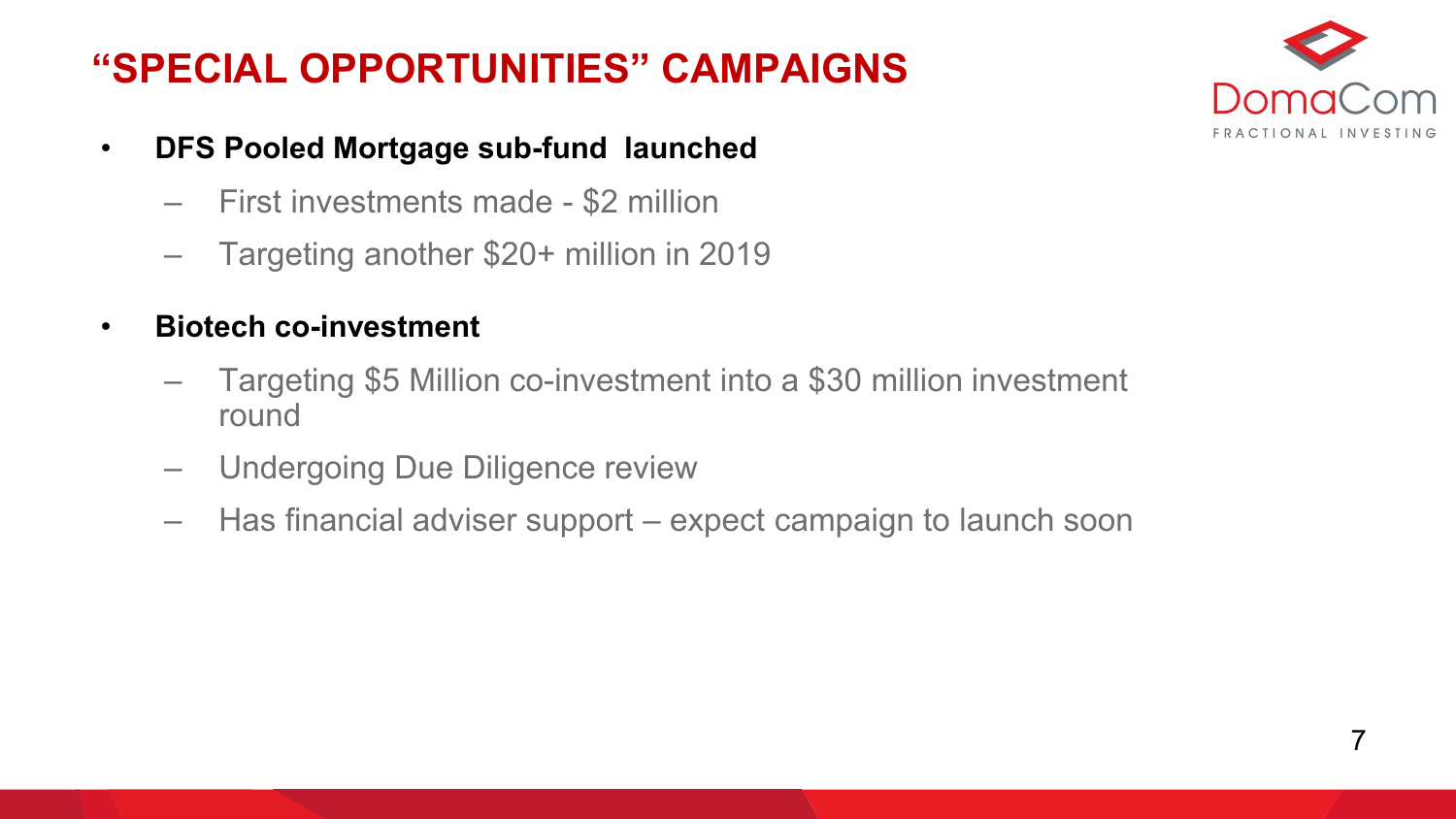### **INCREASED RANGE OF ASSETS THAT CAN BE FRACTIONALISED**



- DomaCom has already completed crowdfunding campaigns across a broad range of different property sectors including residential, commercial, rural and land banking assets in all states of Australia
- DomaCom platform not only has the ability to hold a broad range of different property assets types but also different asset classes including real estate, mortgages, and other debt and equity based securities
- DomaCom's broadening of asset classes increase the range of opportunities available to drive funds under management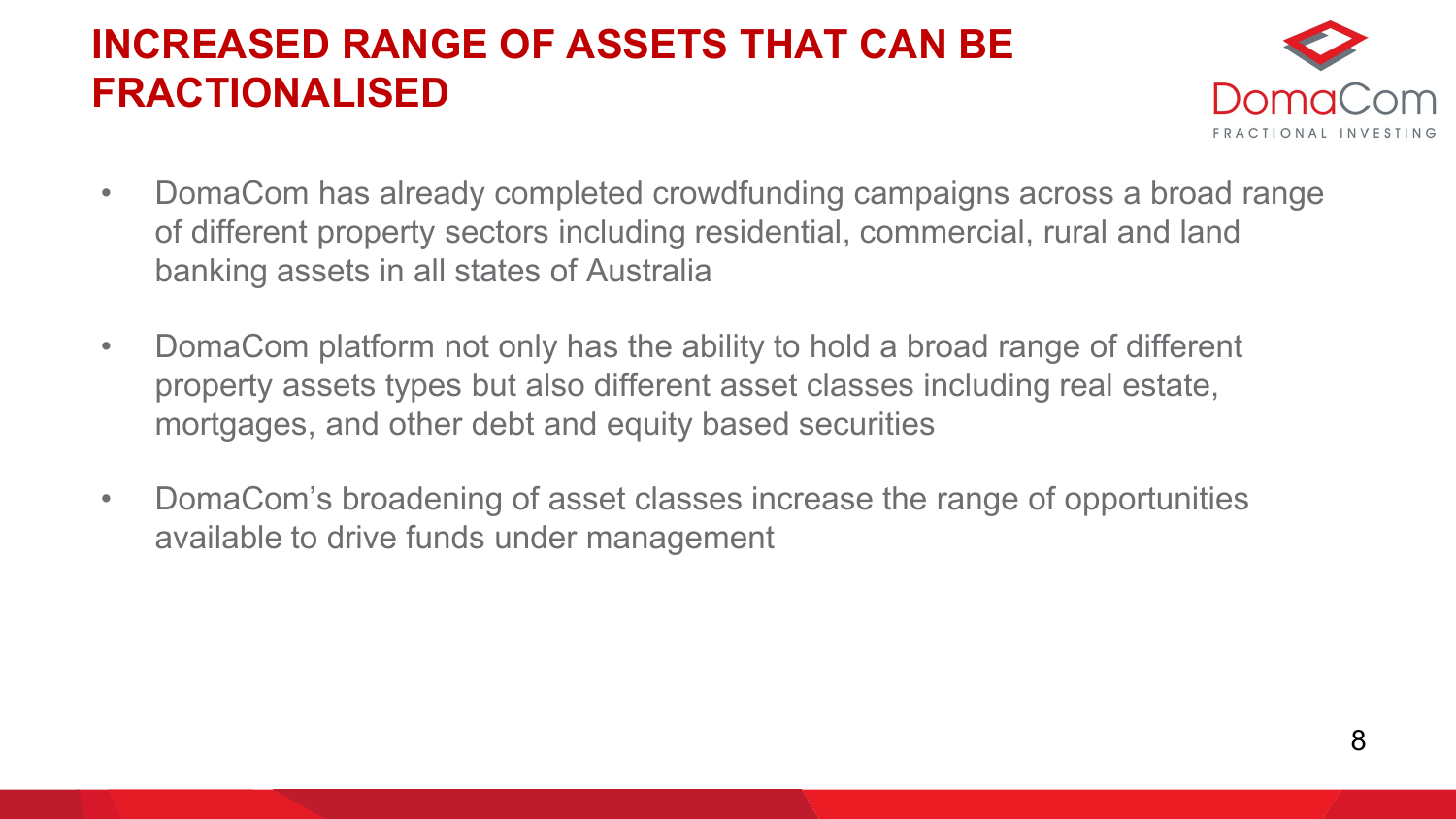### **REVENUE MODEL**



- **Funds Under Management Fees**
	- 0.88% p.a. for property assets (on gross value of property)
	- 0.44% p.a. for mortgage assets
	- 0.22% p.a. for cash

#### • **Target Markets**

- \$700 billion SMSF Market
- First home buyers using your own super
- \$500 billion retiree home equity market (source: Deloitte)
- **Highly leveraged business model**
	- Not much penetration needed to be very profitable
	- Achieved 4% of SMSF market in last business created by DomaCom CEO/Founder
	- $-$  Is 1% of SMSF for DomaCom achievable?  $\rightarrow$  \$7 Billion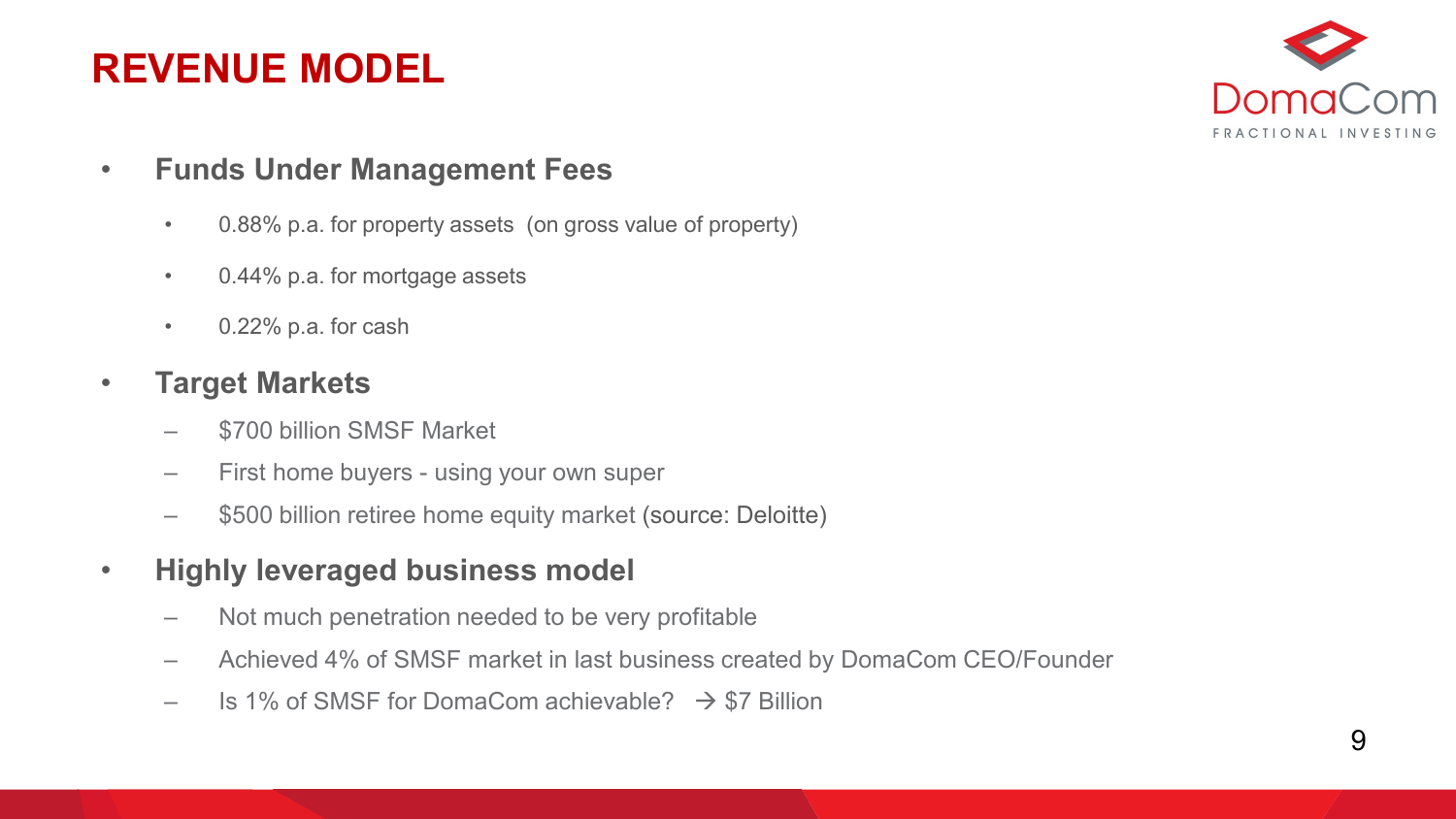### **HIGHLY EXPERIENCED BOARD**





**Chairman**  Grahame Evans 30+ years financial services Extensive board experience



**Non-Executive Director** Graeme Billings 34 years PWC audit



**Non-Executive Director** David Archbold 45 years property veteran



**Non-Executive Director** Peter Church OAM Extensive legal experience



**Chief Executive Officer** Arthur Naoumidis 22+ years financial services Ex-CEO of Praemium(ASX:PPS) 13 years senior IT



**Chief Operating Officer** Ross Laidlaw 25+ years financial services Ex-CEO of Skandia Australia



**Chief Financial Officer** Philip Chard 20+ financial services